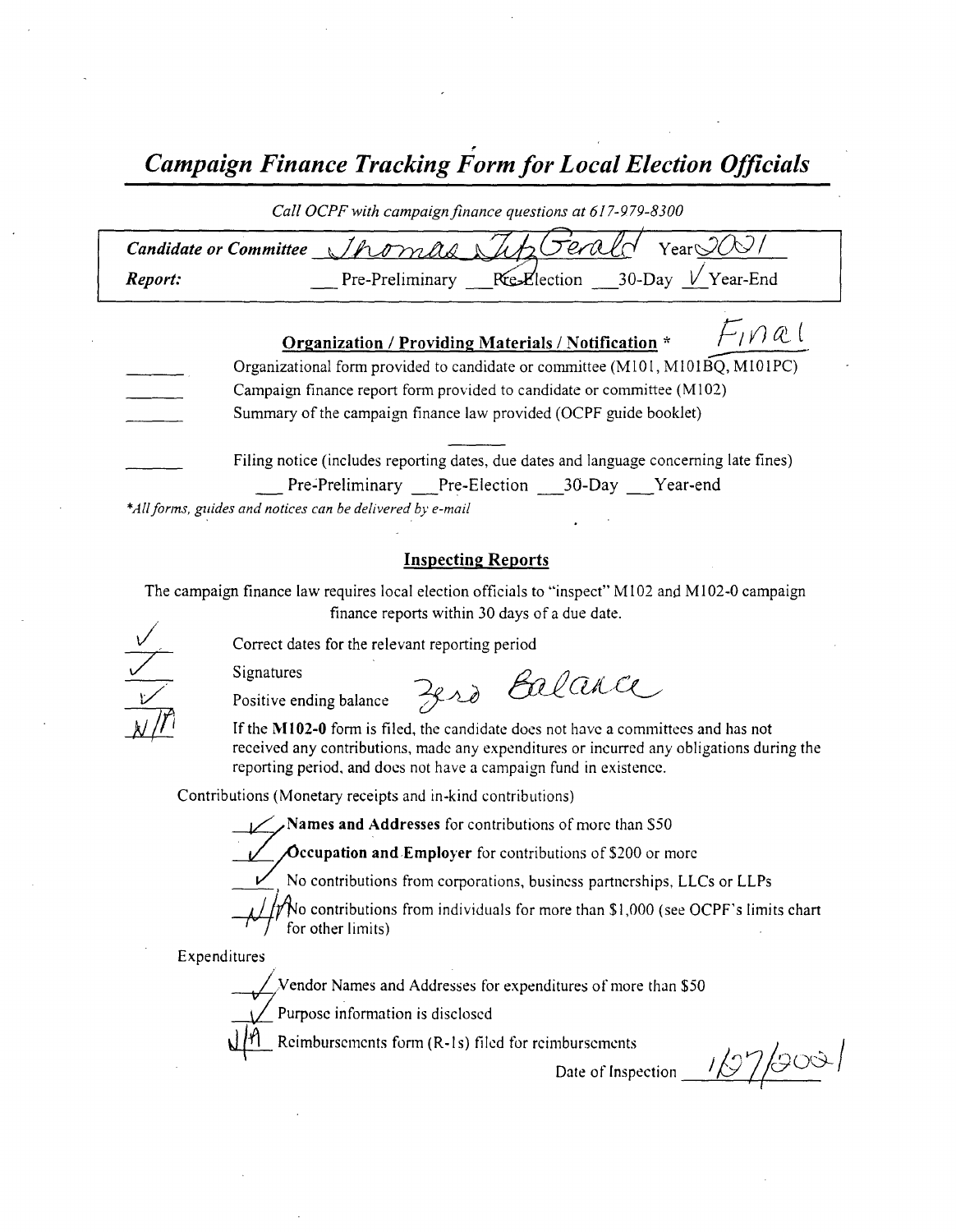|                                                                                                                                                                                                                                                                                                                                                                                                                                                                                                                                                          | Form CPF M 102: Campaign Finance Report $E \parallel$                                         |  |  |  |  |
|----------------------------------------------------------------------------------------------------------------------------------------------------------------------------------------------------------------------------------------------------------------------------------------------------------------------------------------------------------------------------------------------------------------------------------------------------------------------------------------------------------------------------------------------------------|-----------------------------------------------------------------------------------------------|--|--|--|--|
| <b>Municipal Form</b><br>JAN 27 2022<br>Office of Campaign and Political Finance                                                                                                                                                                                                                                                                                                                                                                                                                                                                         |                                                                                               |  |  |  |  |
| Commonwealth<br>of Massachusetts                                                                                                                                                                                                                                                                                                                                                                                                                                                                                                                         | pЙ                                                                                            |  |  |  |  |
| <b>Beginning Date:</b><br>Fill in Reporting Period dates:                                                                                                                                                                                                                                                                                                                                                                                                                                                                                                | File with: City or Town Clerk or Election Commission<br>$10 - 16 - 21$<br><b>Ending Date:</b> |  |  |  |  |
|                                                                                                                                                                                                                                                                                                                                                                                                                                                                                                                                                          |                                                                                               |  |  |  |  |
| Type of Report: (Check one)<br>$\Box$ 8th day preceding preliminary<br>8th day preceding election                                                                                                                                                                                                                                                                                                                                                                                                                                                        | $\Box$ 30 day after election<br>$\boxtimes$ year-end report<br>$\mathbf{\nabla}$ dissolution  |  |  |  |  |
| THOMAS M FMZGERNLI                                                                                                                                                                                                                                                                                                                                                                                                                                                                                                                                       |                                                                                               |  |  |  |  |
| Candidate Full Name (if applicable)<br>TRUSTEE: SMITTH VOC / AG HIGH SCHOOL                                                                                                                                                                                                                                                                                                                                                                                                                                                                              | Committee Name                                                                                |  |  |  |  |
| Office Sought and District<br>133 SOUTH MAIN ST FLORENCE MA                                                                                                                                                                                                                                                                                                                                                                                                                                                                                              | Name of Committee Treasurer                                                                   |  |  |  |  |
| Residential Address                                                                                                                                                                                                                                                                                                                                                                                                                                                                                                                                      | Committee Mailing Address                                                                     |  |  |  |  |
| E-mail: TMATTFITZ @ aol.com<br>Phone # (optional):                                                                                                                                                                                                                                                                                                                                                                                                                                                                                                       | E-mail:<br>Phone # (optional):                                                                |  |  |  |  |
|                                                                                                                                                                                                                                                                                                                                                                                                                                                                                                                                                          |                                                                                               |  |  |  |  |
| <b>SUMMARY BALANCE INFORMATION:</b>                                                                                                                                                                                                                                                                                                                                                                                                                                                                                                                      |                                                                                               |  |  |  |  |
| Line 1: Ending Balance from previous report                                                                                                                                                                                                                                                                                                                                                                                                                                                                                                              |                                                                                               |  |  |  |  |
| Line 2: Total receipts this period (page 3, line 11)                                                                                                                                                                                                                                                                                                                                                                                                                                                                                                     | 434.88                                                                                        |  |  |  |  |
| Line 3: Subtotal (line 1 plus line 2)                                                                                                                                                                                                                                                                                                                                                                                                                                                                                                                    | 434.88                                                                                        |  |  |  |  |
| Line 4: Total expenditures this period (page 5, line 14)                                                                                                                                                                                                                                                                                                                                                                                                                                                                                                 | 434.88                                                                                        |  |  |  |  |
| Line 5: Ending Balance (line 3 minus line 4)                                                                                                                                                                                                                                                                                                                                                                                                                                                                                                             | Ο                                                                                             |  |  |  |  |
| Line 6: Total in-kind contributions this period (page 6)                                                                                                                                                                                                                                                                                                                                                                                                                                                                                                 |                                                                                               |  |  |  |  |
| Line 7: Total (all) outstanding liabilities (page 7)                                                                                                                                                                                                                                                                                                                                                                                                                                                                                                     | O                                                                                             |  |  |  |  |
| FLORENCE<br><b>Line 8:</b> Name of bank(s) used:                                                                                                                                                                                                                                                                                                                                                                                                                                                                                                         | SAVIRGS                                                                                       |  |  |  |  |
| <b>Affidavit of Committee Treasurer:</b><br>I certify that I have examined this report including attached schedules and it is, to the best of my knowledge and belief, a true and complete statement of all campaign finance                                                                                                                                                                                                                                                                                                                             |                                                                                               |  |  |  |  |
| activity, including all contributions, loans, receipts, expenditures, disbursements, in-kind contributions and liabilities for this reporting period and represents the campaign<br>finance activity of all persons acting under the authority or on behalf of this committee in accordance with the requirements of M.G.L. c. 55.                                                                                                                                                                                                                       |                                                                                               |  |  |  |  |
| Date:<br>Signed under the penalties of perjury:<br>(Treasurer's signature)                                                                                                                                                                                                                                                                                                                                                                                                                                                                               |                                                                                               |  |  |  |  |
| FOR CANDIDATE FILINGS ONLY: Affidavit of Candidate: (check 1 box only)                                                                                                                                                                                                                                                                                                                                                                                                                                                                                   |                                                                                               |  |  |  |  |
| <b>Candidate with Committee</b><br>I certify that I have examined this report including attached schedules and it is, to the best of my knowledge and belief, a true and complete statement of all campaign finance<br>activity, of all persons acting under the authority or on behalf of this committee in accordance with the requirements of M.G.L. c. 55. I have not received any contributions,<br>incurred any liabilities nor made any expenditures on my behalf during this reporting period that are not otherwise disclosed in this report.   |                                                                                               |  |  |  |  |
| <b>Candidate without Committee</b><br>I certify that I have examined this report including attached schedules and it is, to the best of my knowledge and belief, a true and complete statement of all campaign<br>finance activity, including contributions, loans, receipts, expenditures, disbursements, in-kind contributions and liabilities for this reporting period and represents the<br>campaign finance activity of all persons acting under the authority or on behalf of this candidate in accordance with the requirements of M.G.L. c. 55. |                                                                                               |  |  |  |  |
| Date:<br>Signed under the penalties of perjury:<br>(Candidate's signature)                                                                                                                                                                                                                                                                                                                                                                                                                                                                               |                                                                                               |  |  |  |  |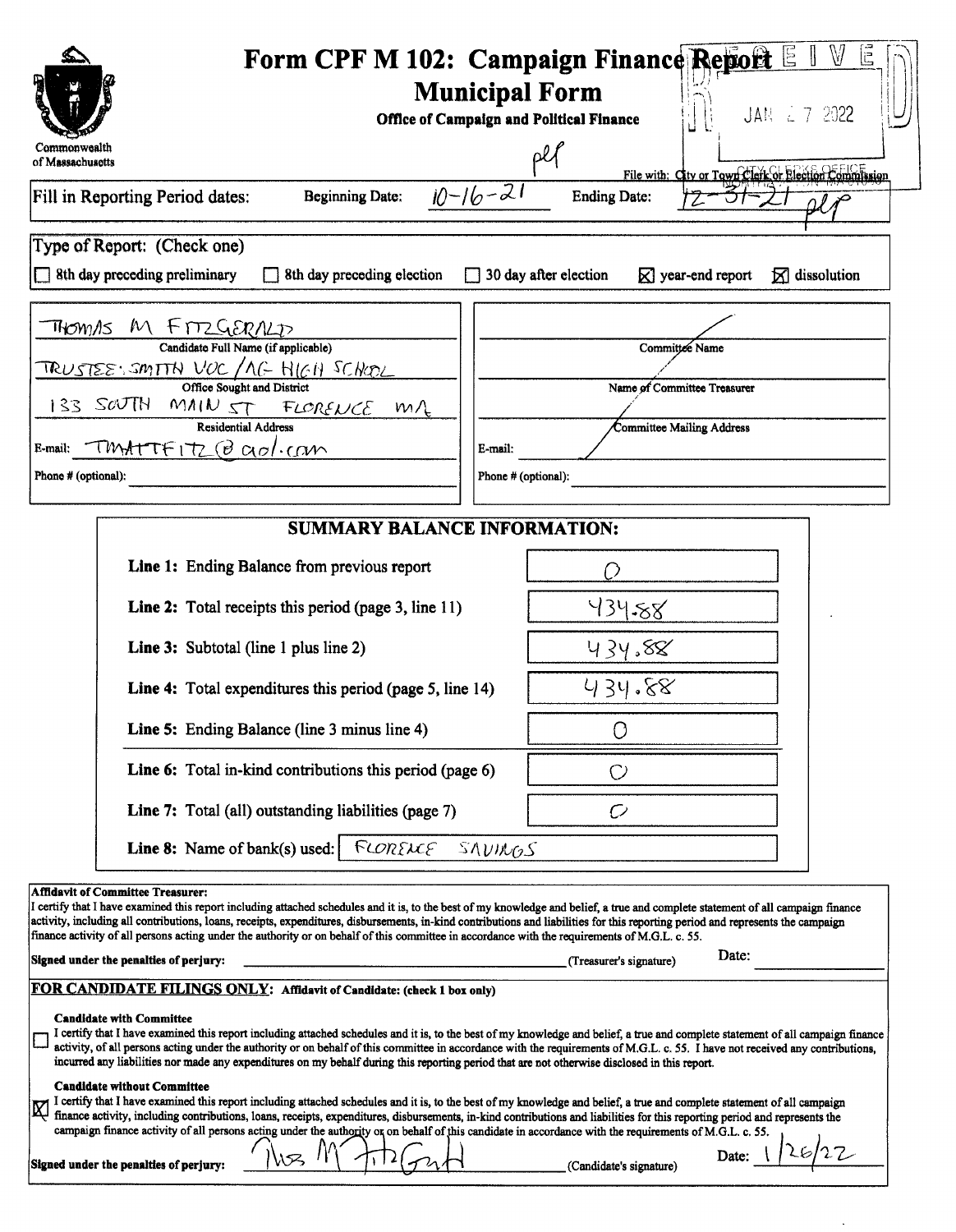# SCHEDULE A: RECEIPTS

M.G.L. c. 55 requires that the name and residential address be reported, in alphabetical order, for all receipts over \$50 in a calendar year. Committees must keep detailed accounts and records of all receipts, but need only itemize those receipts over \$50. In addition, the occupation and employer must be reported for all persons who contribute\$ 200 or more in a calendar year.

A" Schedule A: Receipts" attachment is available to complete, print and attach to this report, if additional pages are required to report all receipts. Please include your committee name and a page number on each page.)

| <b>Date Received</b>                                       | <b>Name and Residential Address</b><br>(alphabetical listing required) | Amount | <b>Occupation &amp; Employer</b><br>(for contributions of \$200 or more) |
|------------------------------------------------------------|------------------------------------------------------------------------|--------|--------------------------------------------------------------------------|
| 10.27.21                                                   | THOMAS M FITZGERALD<br>FLUKENCE<br>$M_A$                               | 434.88 | RETIRED<br>MASS DOT                                                      |
|                                                            |                                                                        |        |                                                                          |
|                                                            |                                                                        |        |                                                                          |
|                                                            |                                                                        |        |                                                                          |
|                                                            |                                                                        |        |                                                                          |
|                                                            |                                                                        |        |                                                                          |
|                                                            |                                                                        |        |                                                                          |
|                                                            |                                                                        |        |                                                                          |
|                                                            |                                                                        |        |                                                                          |
|                                                            |                                                                        |        |                                                                          |
|                                                            |                                                                        |        |                                                                          |
|                                                            |                                                                        |        |                                                                          |
| Line 9: Total Receipts over \$50 (or listed above)         |                                                                        | 434.88 |                                                                          |
| Line 10: Total Receipts \$50 and under* (not listed above) |                                                                        |        |                                                                          |
| Line 11: TOTAL RECEIPTS IN THE PERIOD                      |                                                                        | 434.88 | Enter on page 1, line 2<br>$\leftarrow$                                  |

If you have itemized receipts of\$50 and under, include them in line 9. Line <sup>10</sup> should include only those receipts not itemized above.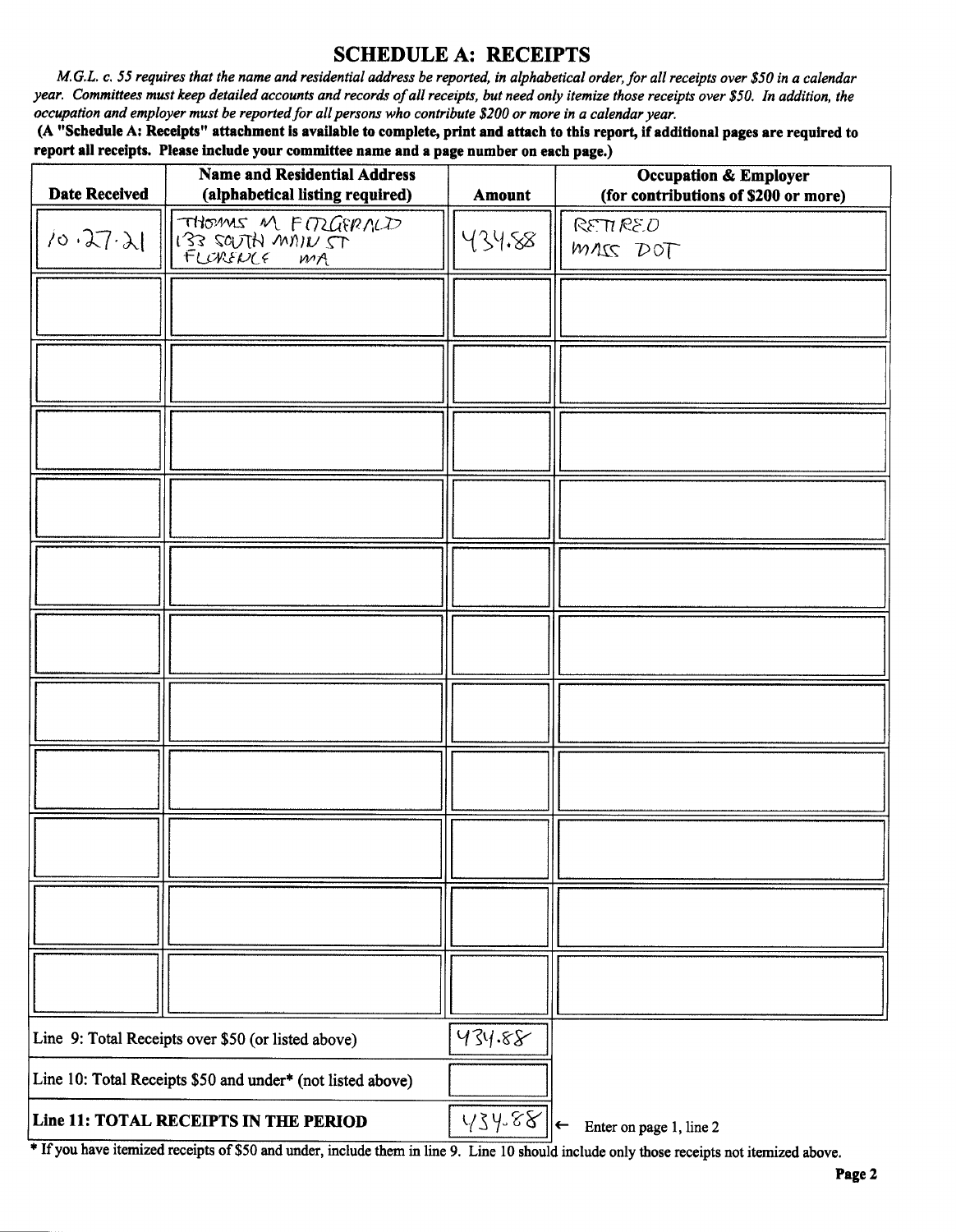# Name and Residential Address **Constantial Address** Cocupation & Employer Date Received (alphabetical listing required)  $\parallel$  Amount (for contributions of \$200 or more)  $\lambda$  $\neq$ i Line 9: Total Receipts over \$50 (or listed above)  $\vert \psi \rangle$  434  $\mathcal{F}$ Line 10: Total Receipts \$50 and under\* (not listed above) Line 11: TOTAL RECEIPTS IN THE PERIOD  $\vert \forall 34.88 \vert \leftarrow$ Enter on page 1, line 2

## SCHEDULE A: RECEIPTS (continued)

If you have itemized receipts of\$ <sup>50</sup> and under, include them in line 9. Line <sup>10</sup> should include only those receipts not itemized above.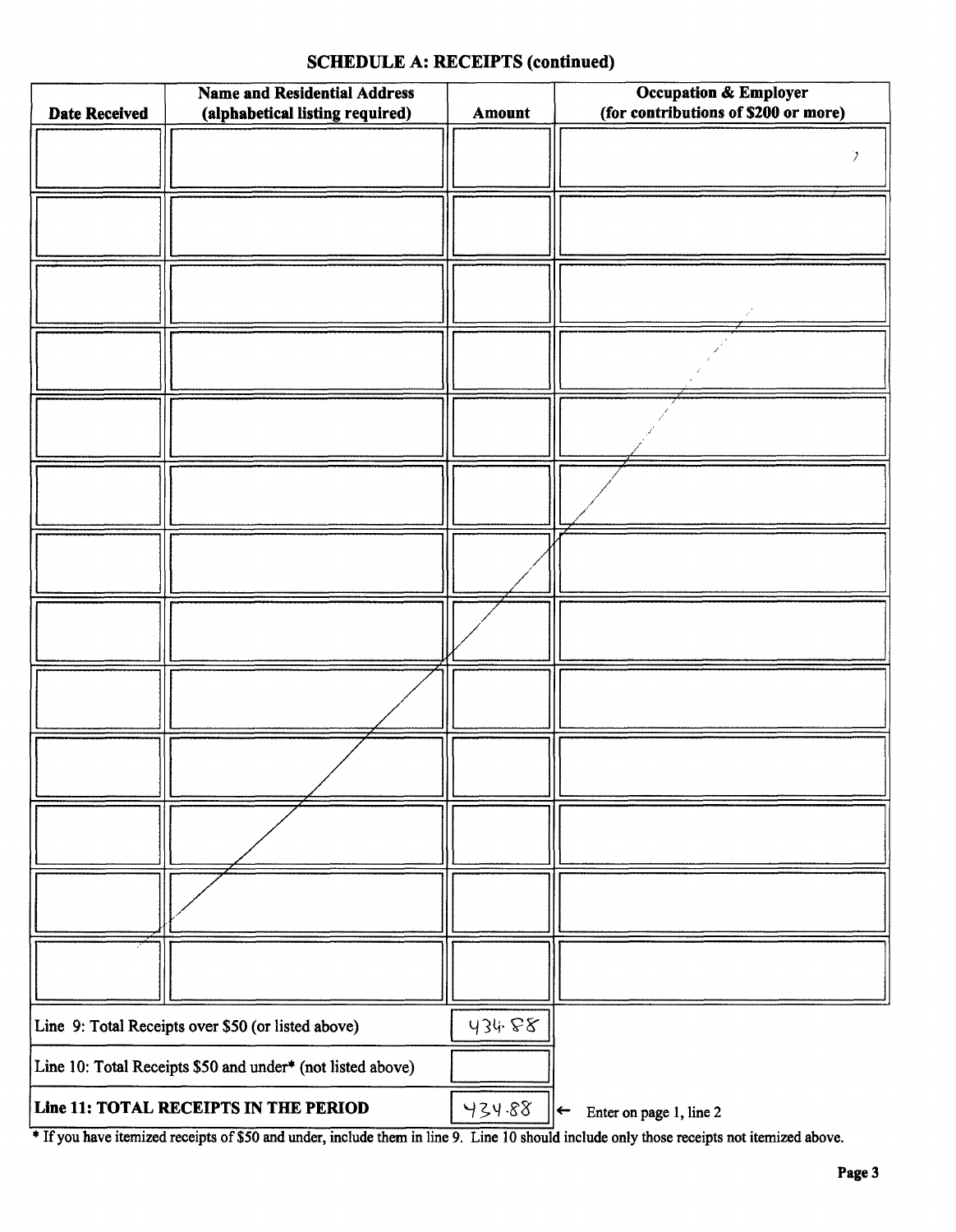# SCHEDULE B: EXPENDITURES

M.G.L. c. 55 requires committees to list, in alphabetical order, all expenditures over \$50 in a reporting period. Committees must keep detailed accounts and records of all expenditures, but need only itemize those over \$50. Expenditures \$50 and under may be added together, from committee records, and reported on line 13.

A" Schedule B: Expenditures" attachment is available to complete, print and attach to this report, if additional pages are required to report all expenditures. Please include your committee name and a page number on each page.)

| <b>Date Paid</b> | <b>To Whom Paid</b><br>(alphabetical listing)              | <b>Address</b>                                                 | <b>Purpose of Expenditure</b>      | <b>Amount</b> |
|------------------|------------------------------------------------------------|----------------------------------------------------------------|------------------------------------|---------------|
| 10.27.21         | DAILY HAMPSHIRE.<br><b>GAZETTE CONZ ST</b><br><u>NITON</u> | $C/N2$ ST<br>NORTHAMPTON MN                                    | NEWSPIARER ADS<br>11/1/21/10/30/21 | 434.88        |
|                  |                                                            |                                                                |                                    |               |
|                  |                                                            |                                                                |                                    |               |
|                  |                                                            |                                                                |                                    |               |
|                  |                                                            |                                                                |                                    |               |
|                  |                                                            |                                                                |                                    |               |
|                  |                                                            |                                                                |                                    |               |
|                  |                                                            |                                                                |                                    |               |
|                  |                                                            |                                                                |                                    |               |
|                  |                                                            |                                                                |                                    |               |
|                  |                                                            |                                                                |                                    |               |
|                  |                                                            |                                                                |                                    |               |
|                  |                                                            | Line 12: Total Expenditures over \$50 (or listed above)        |                                    | 434.88        |
|                  |                                                            | Line 13: Total Expenditures \$50 and under* (not listed above) |                                    |               |
|                  | Enter on page 1, line 4 $\rightarrow$                      | 434.88<br>Line 14: TOTAL EXPENDITURES IN THE PERIOD            |                                    |               |

\* If you have itemized expenditures of \$50 and under, include them in line 12. Line 13 should include only those expenditures not itemized above. above. **Page 4**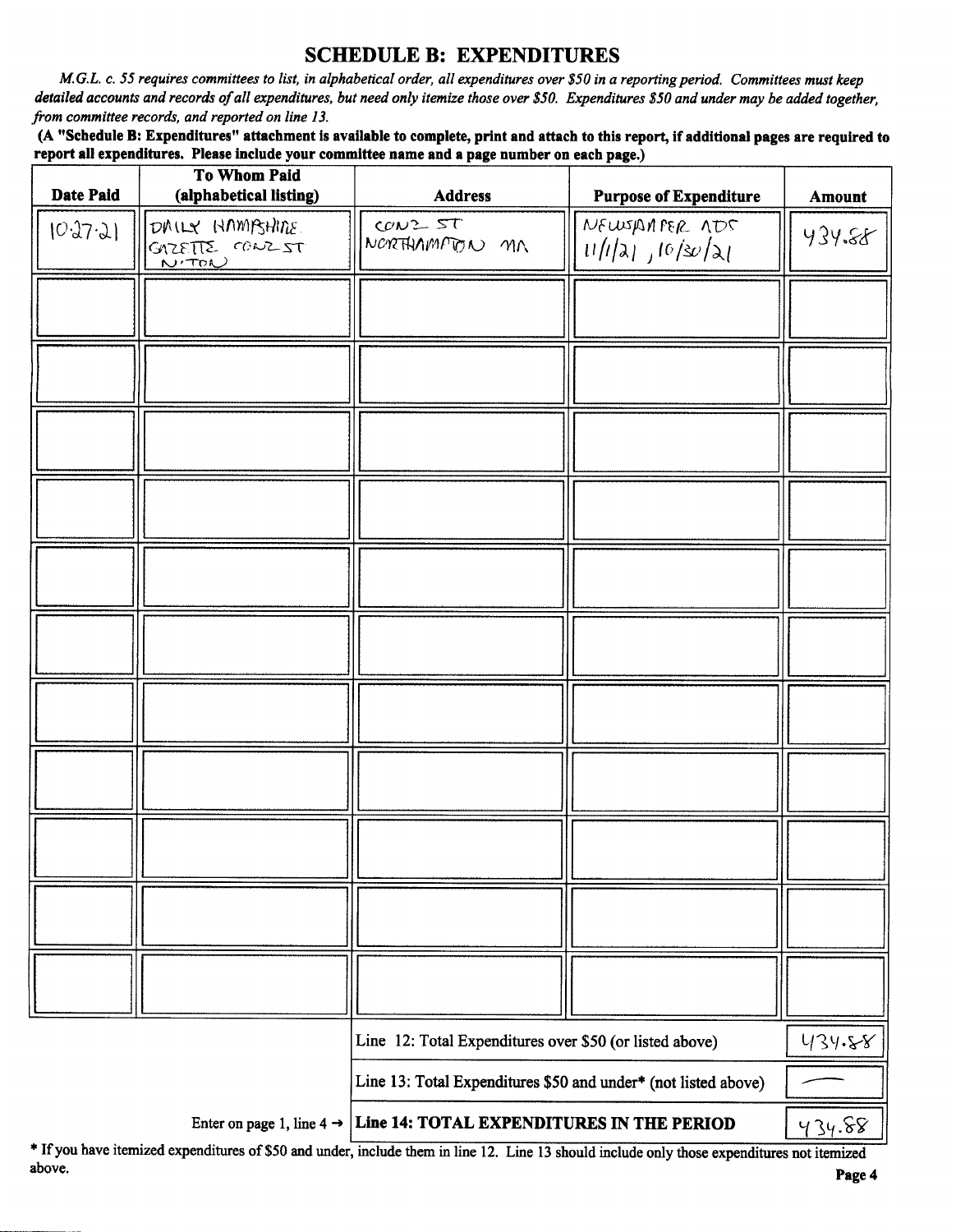| Date Paid | To Whom Paid<br>(alphabetical listing) | Address                                                                         | <b>Purpose of Expenditure</b> | Amount |
|-----------|----------------------------------------|---------------------------------------------------------------------------------|-------------------------------|--------|
|           |                                        |                                                                                 |                               |        |
|           |                                        |                                                                                 |                               |        |
|           |                                        |                                                                                 |                               |        |
|           |                                        |                                                                                 |                               |        |
|           |                                        |                                                                                 |                               |        |
|           |                                        |                                                                                 |                               |        |
|           |                                        |                                                                                 |                               |        |
|           |                                        |                                                                                 |                               |        |
|           |                                        |                                                                                 |                               |        |
|           |                                        |                                                                                 |                               |        |
|           |                                        |                                                                                 |                               |        |
|           |                                        |                                                                                 |                               |        |
|           |                                        |                                                                                 |                               |        |
|           |                                        |                                                                                 |                               |        |
|           |                                        |                                                                                 |                               |        |
|           |                                        |                                                                                 |                               |        |
|           |                                        |                                                                                 |                               |        |
|           |                                        |                                                                                 |                               |        |
|           |                                        |                                                                                 |                               |        |
|           |                                        |                                                                                 |                               |        |
|           |                                        |                                                                                 |                               |        |
|           |                                        |                                                                                 |                               |        |
|           |                                        |                                                                                 |                               |        |
|           |                                        |                                                                                 |                               |        |
|           |                                        |                                                                                 |                               |        |
|           |                                        |                                                                                 |                               |        |
|           |                                        | Line 12: Expenditures over \$50 (or listed above)                               |                               | 434.88 |
|           |                                        | Line 13: Expenditures \$50 and under* (not listed above)                        |                               |        |
|           |                                        | Enter on page 1, line $4 \rightarrow$ Line 14: TOTAL EXPENDITURES IN THE PERIOD |                               |        |

If you have itemized expenditures of\$50 and under, include them in line 12. Line <sup>13</sup> should include only those expenditures not itemized above.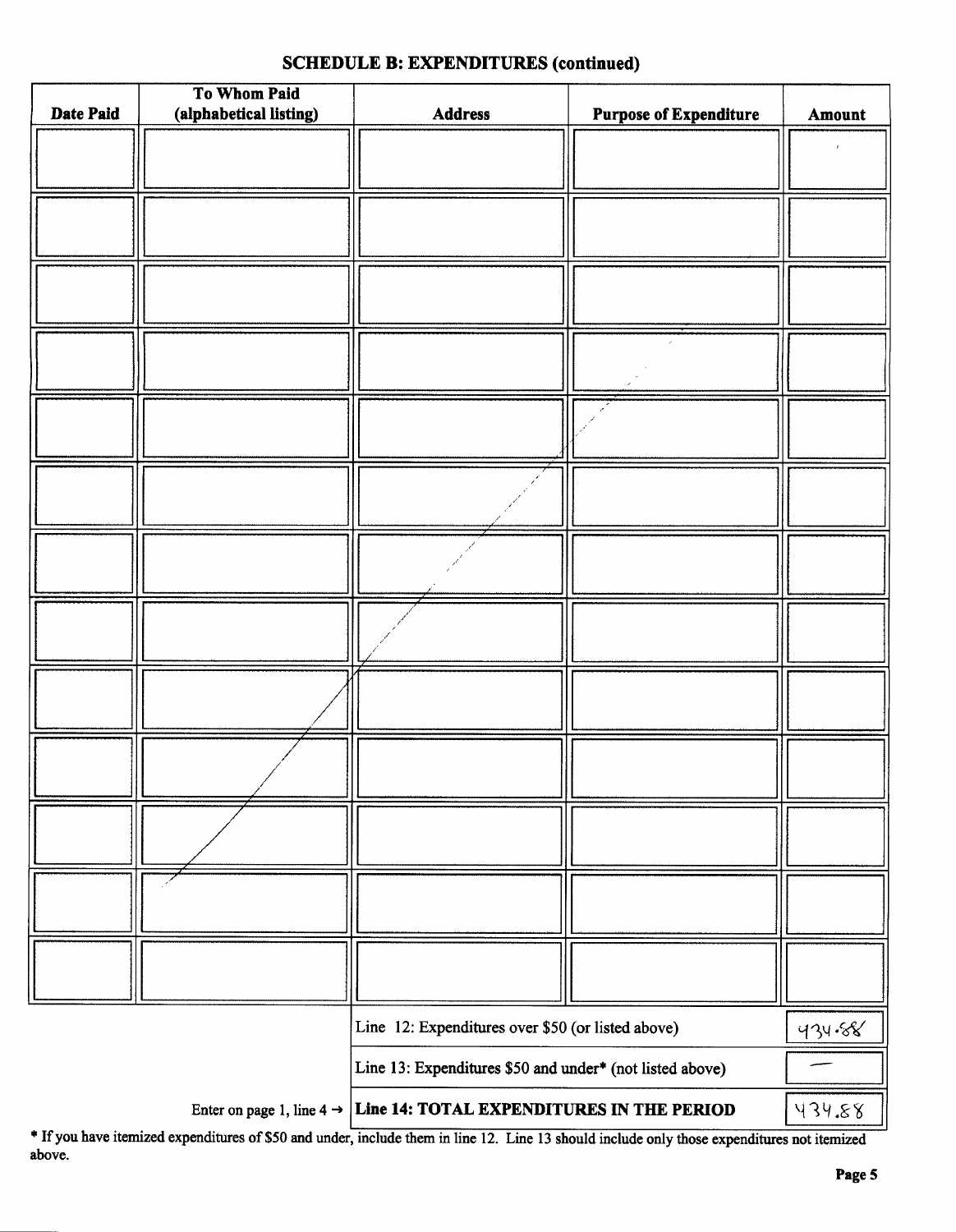# SCHEDULE C: " IN-KIND" CONTRIBUTIONS

Please itemize contributors who have made in-kind contributions of more than \$50. In-kind contributions \$50 and under may be added together from the committee's records and included in line 16 on page 1.

| <b>Date Received</b> | From Whom Received*                   | <b>Residential Address</b>                                     | <b>Description of Contribution</b> | <b>Value</b>       |
|----------------------|---------------------------------------|----------------------------------------------------------------|------------------------------------|--------------------|
|                      |                                       |                                                                |                                    | $\hat{\mathbf{C}}$ |
|                      |                                       |                                                                |                                    |                    |
|                      |                                       |                                                                |                                    |                    |
|                      |                                       |                                                                |                                    |                    |
|                      |                                       |                                                                |                                    |                    |
|                      |                                       |                                                                |                                    |                    |
|                      |                                       |                                                                |                                    |                    |
|                      |                                       |                                                                |                                    |                    |
|                      |                                       |                                                                |                                    |                    |
|                      |                                       |                                                                |                                    |                    |
|                      |                                       |                                                                |                                    |                    |
|                      |                                       |                                                                |                                    |                    |
|                      |                                       | Line 15: In-Kind Contributions over \$50 (or listed above)     |                                    | $\cal C$           |
|                      |                                       | Line 16: In-Kind Contributions \$50 & under (not listed above) |                                    | $\mathcal{O}$      |
|                      | Enter on page 1, line $6 \rightarrow$ | Line 17: TOTAL IN-KIND CONTRIBUTIONS                           |                                    | $\mathcal{O}$      |

\* If an in-kind contribution is received from a person who contributes more than \$50 in a calendar year, you must report the name and address of the contributor; in addition, if the contribution is \$200 or more, you must also report the contributor's occupation and employer.